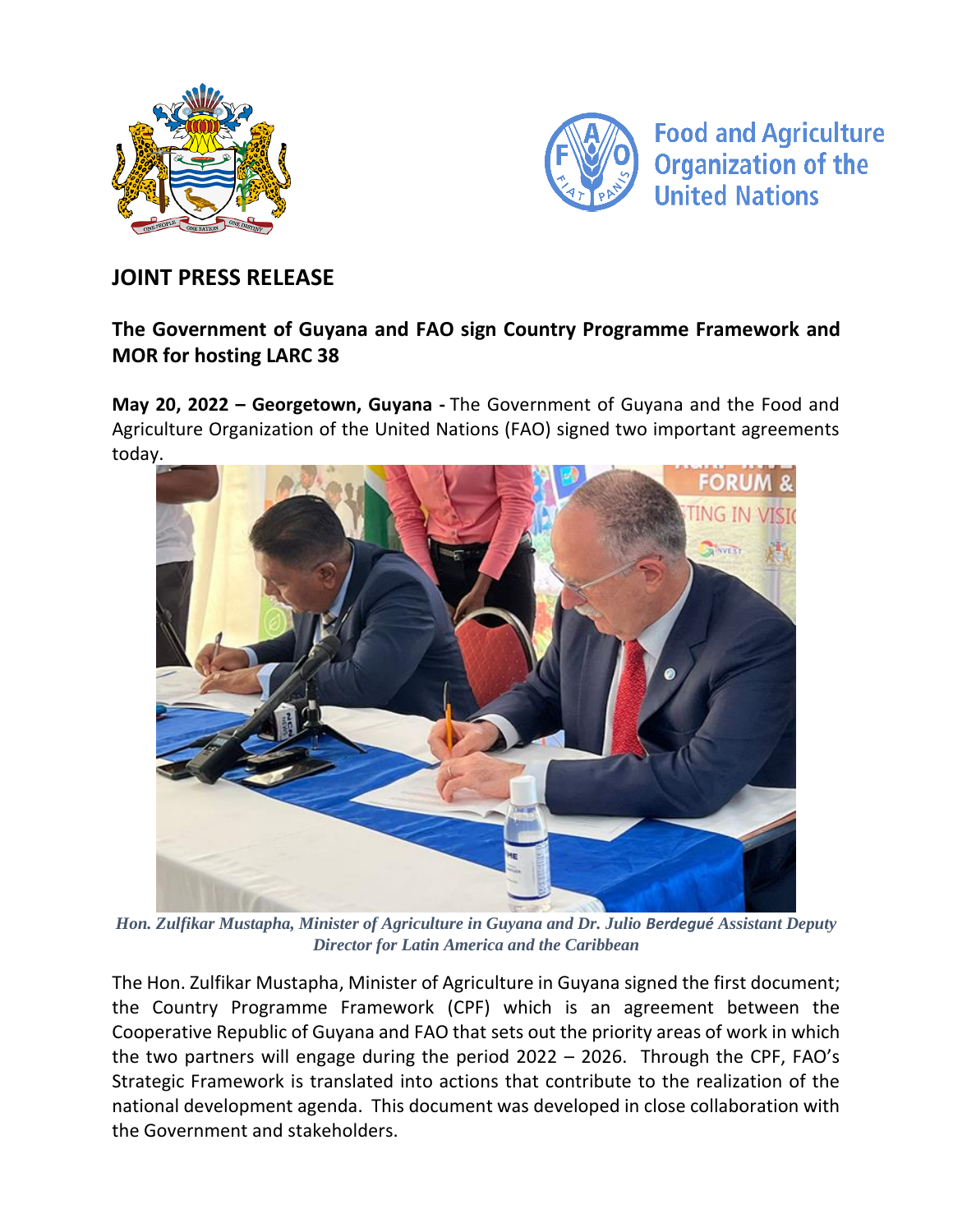The CPF is also aligned with the UN Multi-Country Sustainable Development Cooperation Framework MSDCF (2022-2026), the vehicle for defining the UN's contribution and commitment to supporting national efforts to achieve economic, social, and environmental targets related to international and regional aspirations and the Sustainable Development Goals (SDGs). It also articulates FAO's contribution to the MSDCF and describes how FAO will leverage its comparative advantage to foster synergies and increase effective collaboration efforts with other UN agencies.

Minister Zulfikar Mustapha while offering remarks said technical assistance from the FAO will play an integral role in Guyana's efforts to achieve the sustainable development goals agenda and Vision 25 by 2025.

"This shows our priority areas that we, as a government and particularly as a ministry, are working to develop with assistance from the FAO. When we had the problem with the low catches, we engaged the FAO to assist with conducting a study to determine the reasons our fisher folk were having low catches. That is one aspect of the corporation that Guyana has been engaged with the FAO on. The FAO Country Programme Framework will span from 2022 to 2026 and will allow for cooperation in other priority areas," Minister Mustapha said.

Minister Mustapha explained that the transformation of sustainable agriculture's food systems; resilient value chains; agricultural community-based disaster risk management; ICT in agriculture; and agriculture de-risking as thematic areas for FAO's intervention underscoring the fact that those areas are well aligned with the CARICOM Agri-food system agenda which is being implemented by addressing the policies that will drive development in those thematic areas some of the priority areas identified for collaboration with the FAO.

The development and implementation of all programmatic interventions of this FAO Country Programme Framework will be guided by accelerators such as technology, innovation, data, and complements which include governance, human capital, and institutions.

While giving attention to cross-cutting themes such as gender and youth, Hon. Hugh Todd, Minister of Foreign Affairs and International Relations signed the second agreement which is the Memorandum of Responsibilities (MOR) for hosting the 38th FAO Regional Conference for Latin America and the Caribbean (LARC 38). This document sets out the respective responsibilities to be assumed by the Government of The Co‑operative Republic of Guyana on the priority areas of support. Signing for FAO is Dr. Julio Berdegue, Assistant Deputy-Director for Latin America and the Caribbean who is in Guyana for the Agri-Investment Forum and Expo.